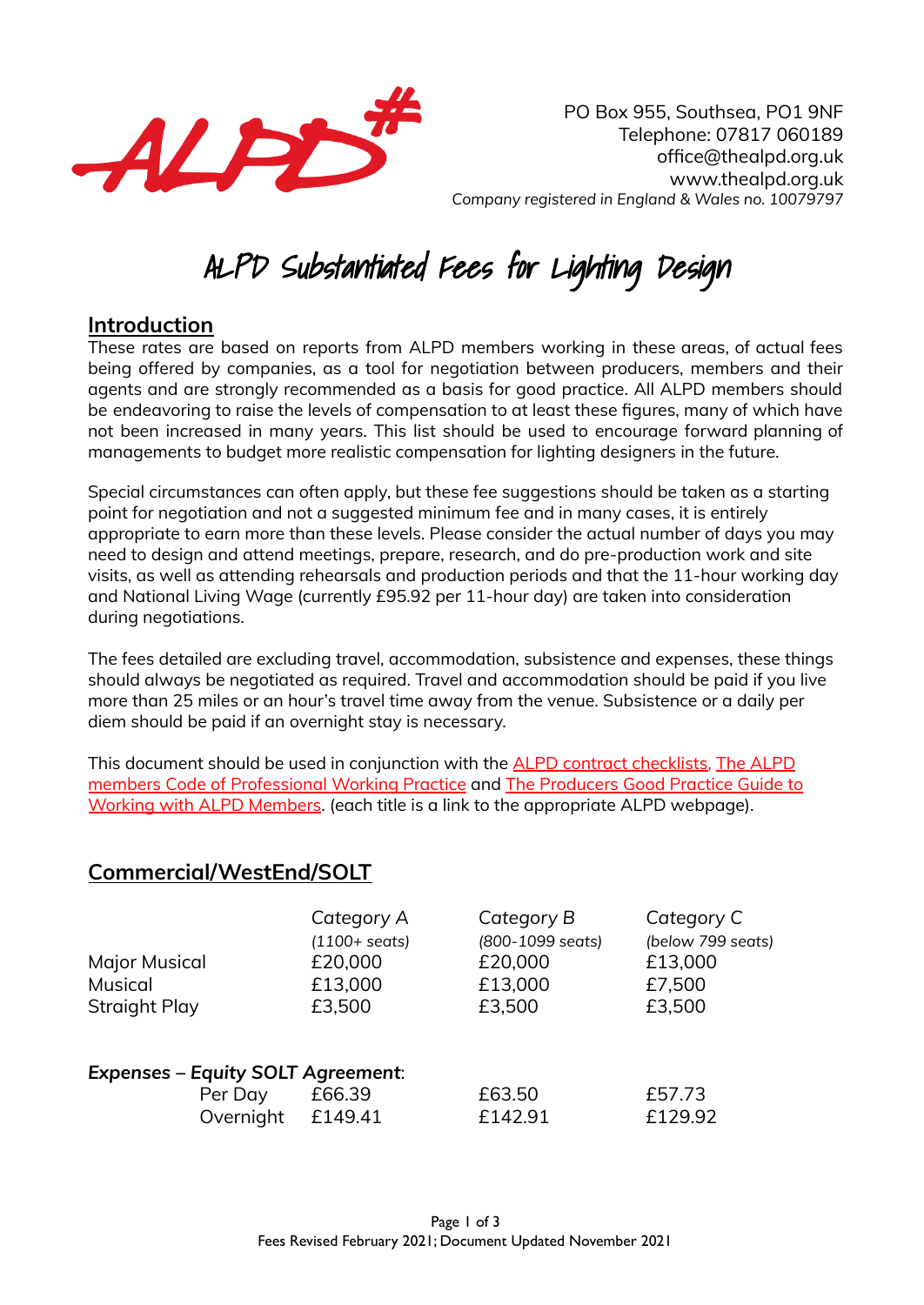For the above instances, a royalty should always be paid in addition. Royalty or Weekly Fee **E300 minimum** 

Royalty may be a fixed amount per week or a set percentage of a defined (and audited) pool.

The going rate for fixed payment is £300 - £450 per week minimum.

For percentage deals is initial 0.5% rising to 0.75% after costs recouped, based on box office gross profits.

It is common practise to pay a month of Royalties upfront as a guaranteed Royalty.

Transfers into SOLT Houses E3,000 (+ Royalty\*)

### **TMA (Regional & Subsidised Theatre) Plays**

| <b>NT</b><br><b>All Stages</b>                                                                                                                                                       | £6,200                                                                                               |
|--------------------------------------------------------------------------------------------------------------------------------------------------------------------------------------|------------------------------------------------------------------------------------------------------|
| <b>RSC</b><br>Main<br><b>Smaller Stages</b>                                                                                                                                          | £5,000<br>£4,000                                                                                     |
| <b>Repertory/ Touring/ Regional Theatres</b><br>Main Space<br>Tour<br>Re-Lights                                                                                                      | £3,000<br>£3,500 + weekly relight fee<br>£250 per day (excl. accommodation<br>& travel)              |
| Studio/Workshop                                                                                                                                                                      | £2,500                                                                                               |
| <b>Repertory/ Touring / Regional Theatres</b><br>Studio or 2 <sup>nd</sup> spaces                                                                                                    | £2,500                                                                                               |
| <b>COMMERCIAL THEATRE (outside SOLT)</b><br><b>Musical</b><br><b>Straight Play</b><br>Small / Mid-scale Pantomime<br>Large Commercial Panto (1500+ seats)<br><b>Small Scale Play</b> | $£6,000 + weekly$ royalty<br>£2,800 + weekly royalty<br>£2,500<br>£3,200<br>£1,800 + weekly royalty. |
| <b>Weekly Touring Relights</b><br>NB. This is excluding accommodation & travel and does not cover get-outs.                                                                          | £250 minimum p/d (per day)                                                                           |
| Daily rate for design notes or re-works £350 per day<br><b>Tour Royalty Payment</b>                                                                                                  | (excluding accommodation & travel)<br>£200 per playing week (minimum)                                |